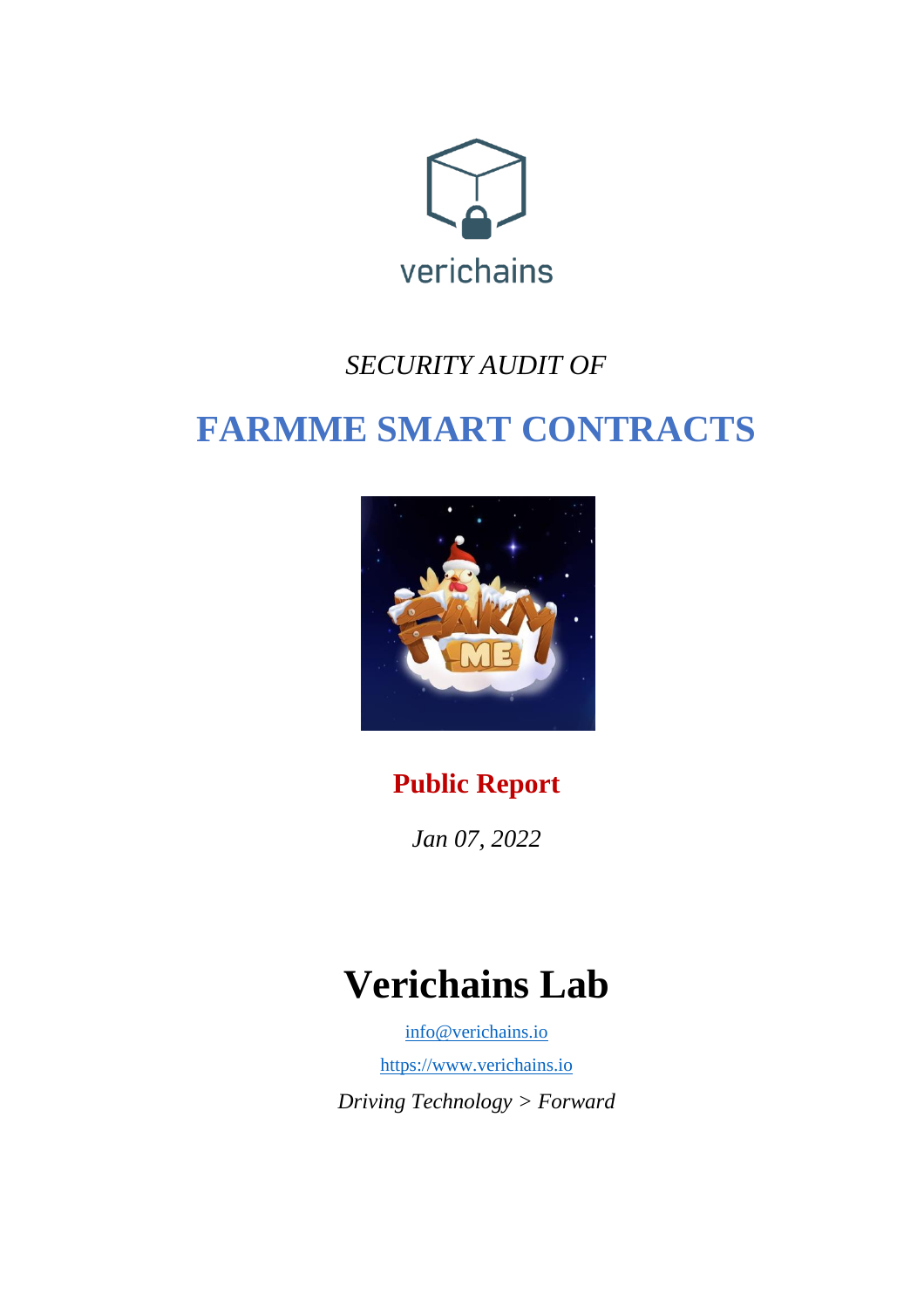**Security Audit – FarmMe Smart Contracts**

Version: 1.0 - Public Report Date: Jan 07, 2022



## **ABBREVIATIONS**

| <b>Name</b>              | <b>Description</b>                                                                                                                                                                                                                                                                                                                                                          |  |  |
|--------------------------|-----------------------------------------------------------------------------------------------------------------------------------------------------------------------------------------------------------------------------------------------------------------------------------------------------------------------------------------------------------------------------|--|--|
| <b>Ethereum</b>          | An open source platform based on blockchain technology to create and<br>distribute smart contracts and decentralized applications.                                                                                                                                                                                                                                          |  |  |
| <b>Ether</b><br>(ETH)    | A cryptocurrency whose blockchain is generated by the Ethereum platform.<br>Ether is used for payment of transactions and computing services in the<br>Ethereum network.                                                                                                                                                                                                    |  |  |
| <b>Smart</b><br>contract | A computer protocol intended to digitally facilitate, verify or enforce the<br>negotiation or performance of a contract.                                                                                                                                                                                                                                                    |  |  |
| <b>Solidity</b>          | A contract-oriented, high-level language for implementing smart contracts for<br>the Ethereum platform.                                                                                                                                                                                                                                                                     |  |  |
| <b>Solc</b>              | A compiler for Solidity.                                                                                                                                                                                                                                                                                                                                                    |  |  |
| <b>ERC20</b>             | $ERC20$ (BEP20 in Binance Smart Chain or $xRP20$ in other chains) tokens are<br>blockchain-based assets that have value and can be sent and received. The<br>primary difference with the primary coin is that instead of running on their<br>own blockchain, ERC20 tokens are issued on a network that supports smart<br>contracts such as Ethereum or Binance Smart Chain. |  |  |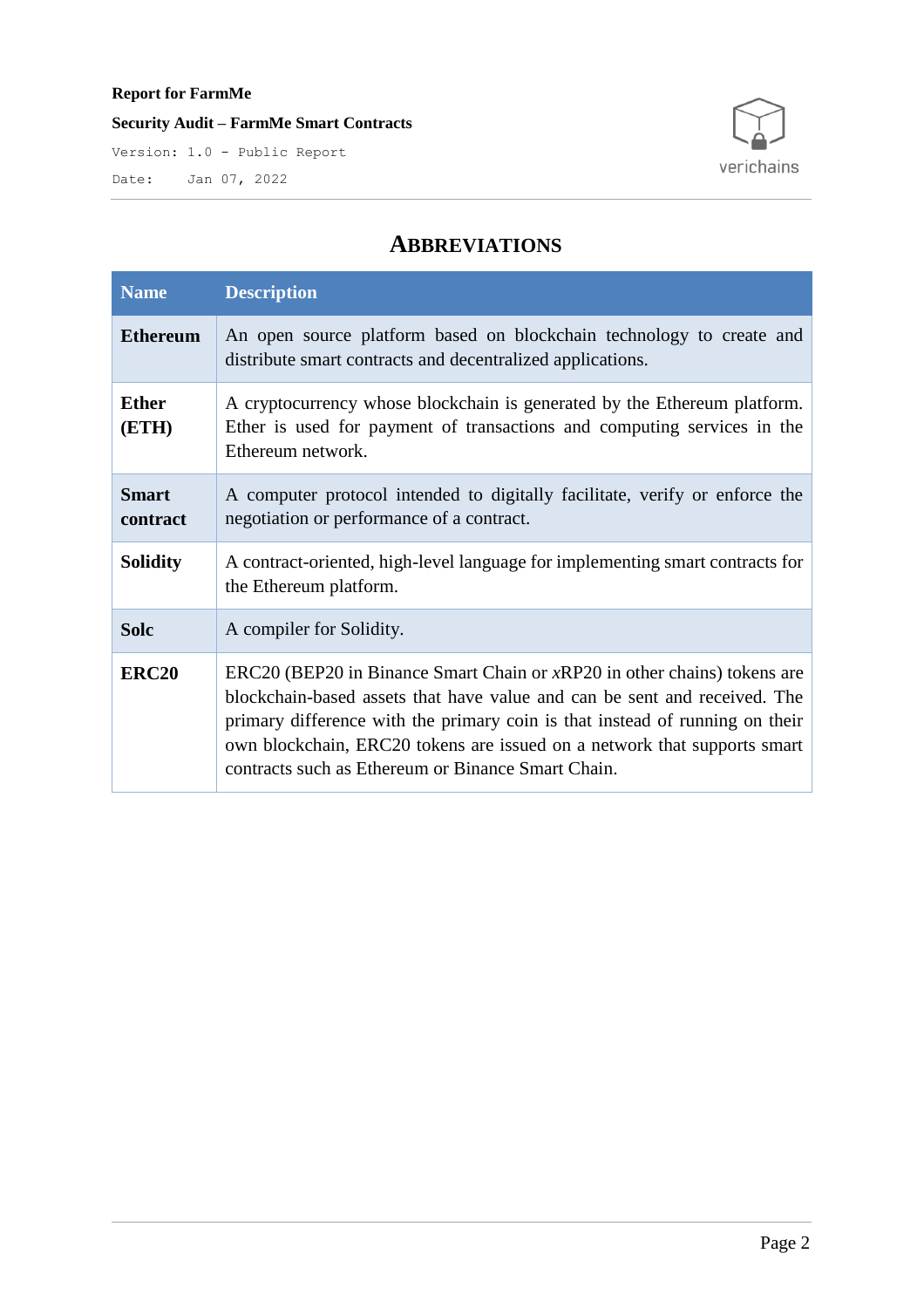**Security Audit – FarmMe Smart Contracts**

Version: 1.0 - Public Report Date: Jan 07, 2022



## **EXECUTIVE SUMMARY**

This Security Audit Report prepared by Verichains Lab on Jan 07, 2022. We would like to thank the FarmMe for trusting Verichains Lab in auditing smart contracts. Delivering highquality audits is always our top priority.

This audit focused on identifying security flaws in code and the design of the FarmMe Smart Contracts. The scope of the audit is limited to the source code files provided to Verichains. Verichains Lab completed the assessment using manual, static, and dynamic analysis techniques.

During the audit process, the audit team had identified no vulnerable issues in the smart contracts code.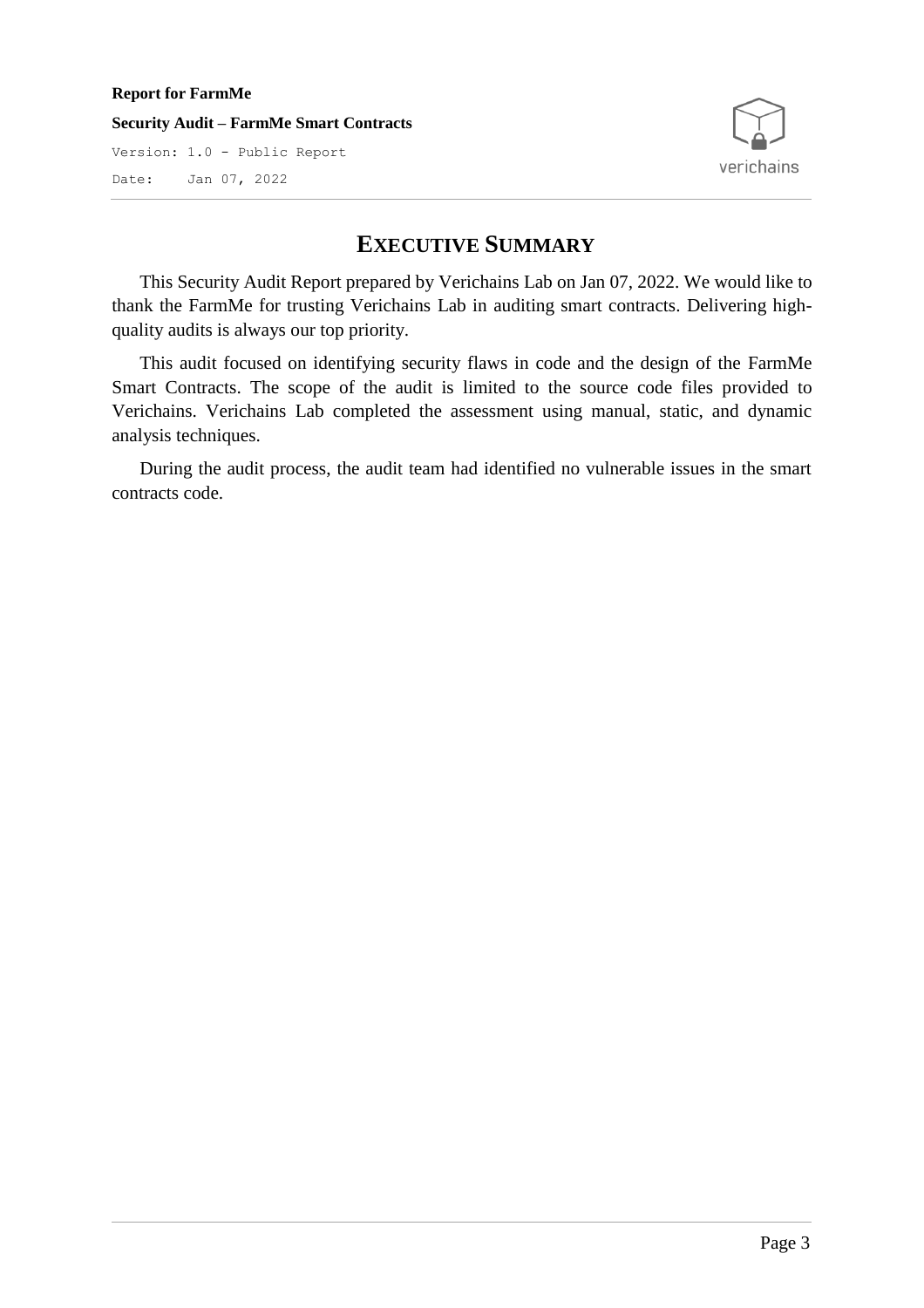**Security Audit - FarmMe Smart Contracts** 

Version: 1.0 - Public Report Date: Jan 07, 2022



# **TABLE OF CONTENTS**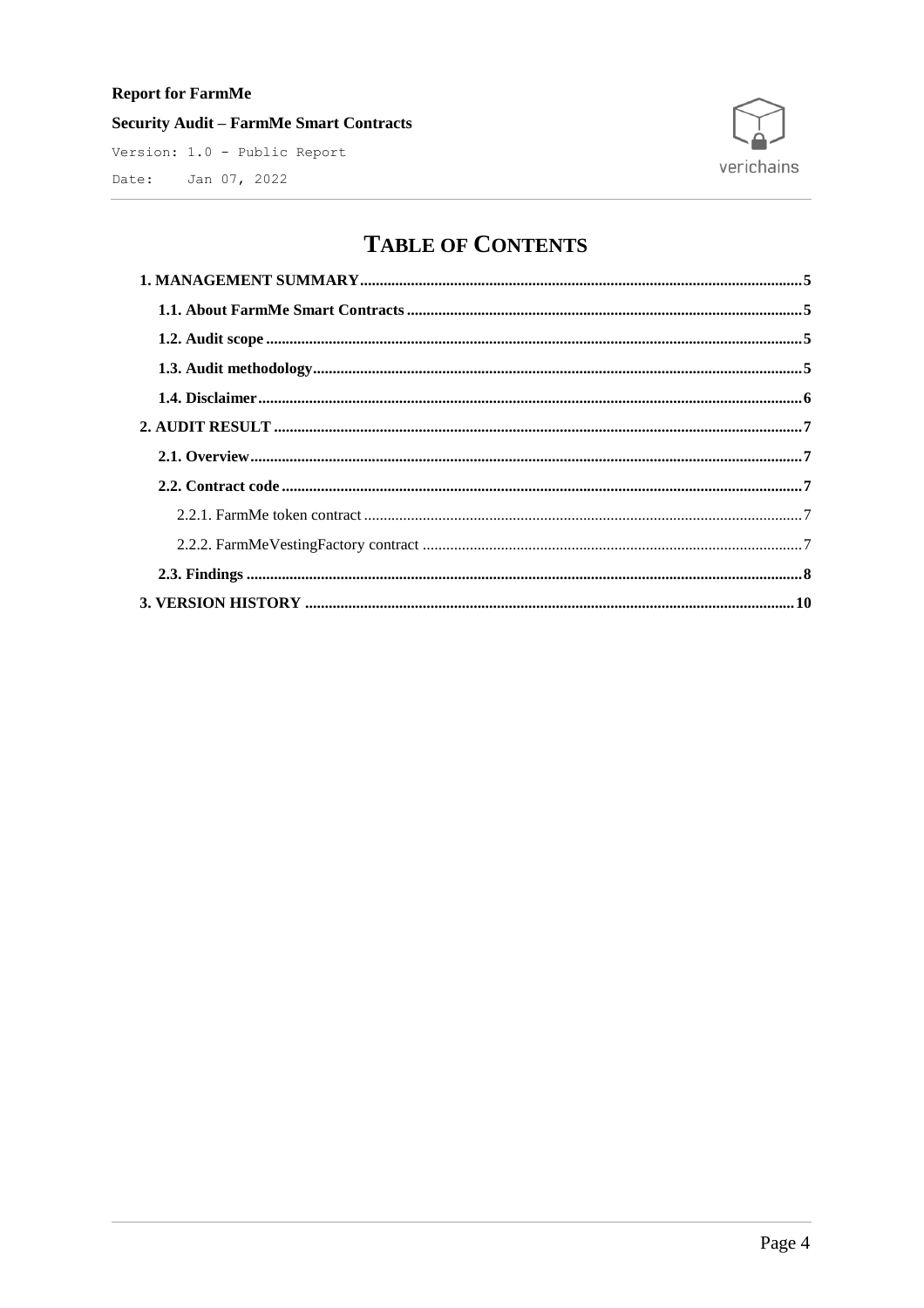**Security Audit – FarmMe Smart Contracts** Version: 1.0 - Public Report

Date: Jan 07, 2022



## <span id="page-4-0"></span>**1. MANAGEMENT SUMMARY**

### <span id="page-4-1"></span>**1.1. About FarmMe Smart Contracts**

FARM Me is a fantasy metaverse exploring all aspects of "Play, Connect, Experience, Earn" for multiplayer to experience wholeset of the first immersive farm game with a battleto-survive element.

### <span id="page-4-2"></span>**1.2. Audit scope**

This audit focused on identifying security flaws in code and the design of FarmMe Smart Contracts. It was conducted on commit 405cb395ef62ab99bc70eee147110045c9ef9ab2 from git repository *https://github.com/FarmGameVillas/farmme-smartscontracts/tree/master/contracts*.

There are 2 files in our audit scope. They are FarmMe.sol and FarmMeVestingFactory.sol files.

## <span id="page-4-3"></span>**1.3. Audit methodology**

Our security audit process for smart contract includes two steps:

- Smart contract codes are scanned/tested for commonly known and more specific vulnerabilities using public and RK87, our in-house smart contract security analysis tool.
- Manual audit of the codes for security issues. The contracts are manually analyzed to look for any potential problems.

Following is the list of commonly known vulnerabilities that was considered during the audit of the smart contract:

- Integer Overflow and Underflow
- Timestamp Dependence
- Race Conditions
- Transaction-Ordering Dependence
- DoS with (Unexpected) revert
- DoS with Block Gas Limit
- Gas Usage, Gas Limit and Loops
- Redundant fallback function
- Unsafe type Inference
- Reentrancy
- Explicit visibility of functions state variables (external, internal, private and public)
- Logic Flaws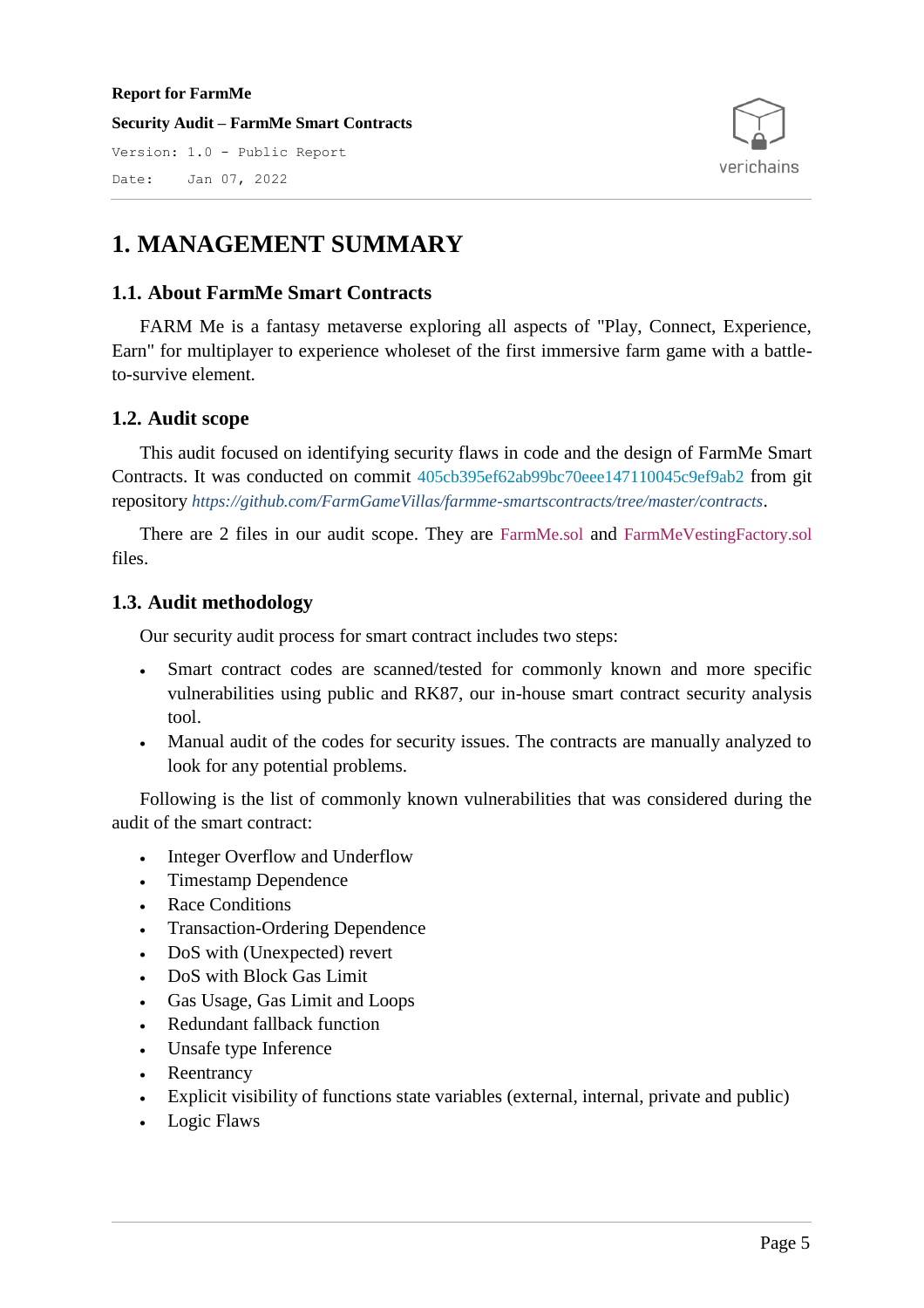**Security Audit – FarmMe Smart Contracts**

Version: 1.0 - Public Report Date: Jan 07, 2022



For vulnerabilities, we categorize the findings into categories as listed in table below, depending on their severity level:

| <b>SEVERITY</b><br><b>LEVEL</b> | <b>DESCRIPTION</b>                                                                                                                               |
|---------------------------------|--------------------------------------------------------------------------------------------------------------------------------------------------|
| <b>CRITICAL</b>                 | A vulnerability that can disrupt the contract functioning; creates a critical<br>risk to the contract; required to be fixed immediately.         |
| <b>HIGH</b>                     | A vulnerability that could affect the desired outcome of executing the<br>contract with high impact; needs to be fixed with high priority.       |
| <b>MEDIUM</b>                   | A vulnerability that could affect the desired outcome of executing the<br>contract with medium impact in a specific scenario; needs to be fixed. |
| <b>LOW</b>                      | An issue that does not have a significant impact, can be considered as less<br>important.                                                        |

*Table 1. Severity levels*

### <span id="page-5-0"></span>**1.4. Disclaimer**

Please note that security auditing cannot uncover all existing vulnerabilities, and even an audit in which no vulnerabilities are found is not a guarantee for a 100% secure smart contract. However, auditing allows discovering vulnerabilities that were unobserved, overlooked during development and areas where additional security measures are necessary.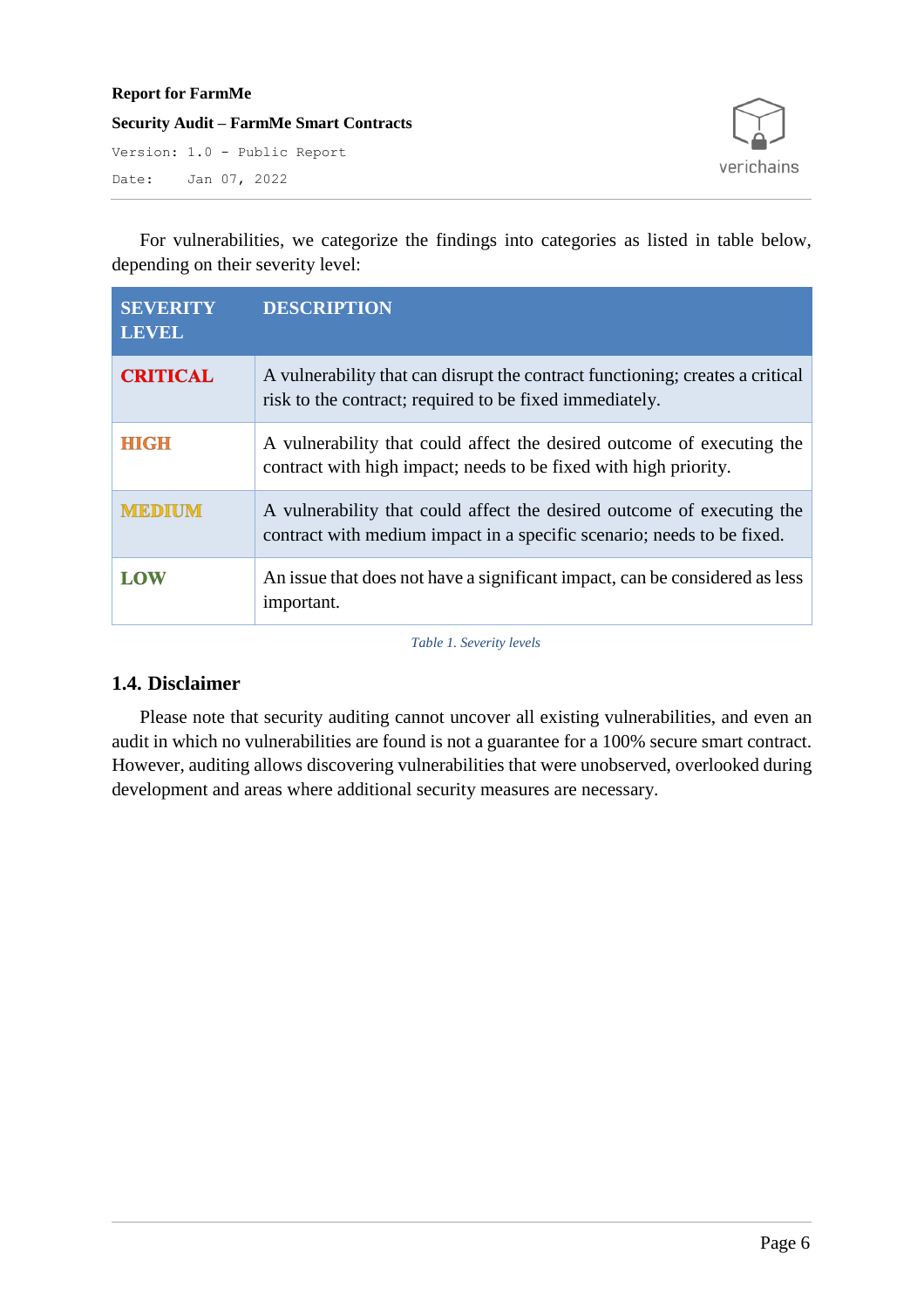**Security Audit – FarmMe Smart Contracts** Version: 1.0 - Public Report Date: Jan 07, 2022



# <span id="page-6-0"></span>**2. AUDIT RESULT**

#### <span id="page-6-1"></span>**2.1. Overview**

The initial review was conducted on Dec 30, 2021 and a total effort of 5 working days was dedicated to identifying and documenting security issues in the code base of the FarmMe Smart Contracts.

The following files were made available in the course of the review: FarmMe.sol and FarmMeVestingFactory.sol files.

#### <span id="page-6-2"></span>**2.2. Contract code**

The FarmMe Smart Contracts was written in Solidity language, with the required version to be  $\triangle 0.8.2$  in the FarmMe token contract and  $\triangle 0.8.0$  in the FarmMeVestingFactory contract. The source code was written based on OpenZeppelin's library.

#### <span id="page-6-3"></span>**2.2.1. FarmMe token contract**

FarmMe contract is an ERC20 token contract. Besides the default ERC20 functions, the contract implements additional functions which allow the owner of the contract to block the suspected address. The contract also inherits the Pausable contract so the owner can pause or unpause the activities of the contract.

This table lists some properties of the FarmMe token contract (as of the report writing time).

| PROPERTY VALUE    |                                                                                                                                 |
|-------------------|---------------------------------------------------------------------------------------------------------------------------------|
| <b>Name</b>       | FarmMe                                                                                                                          |
| <b>Symbol</b>     | <b>FARMME</b>                                                                                                                   |
| <b>Decimals</b>   | 18                                                                                                                              |
| <b>Max Supply</b> | $1,100,000,000 \ (x10^{18})$<br>Note: the number of decimals is 18, so the total representation token will<br>be 1,100,000,000. |

*Table 2. The FarmMe token contract properties*

#### <span id="page-6-4"></span>**2.2.2. FarmMeVestingFactory contract**

FarmMeVestingFactory is a contract that inherits the VestingWallet contract. In the contract, the owner can create new VestingWallets that release the tokens following the tokenomics.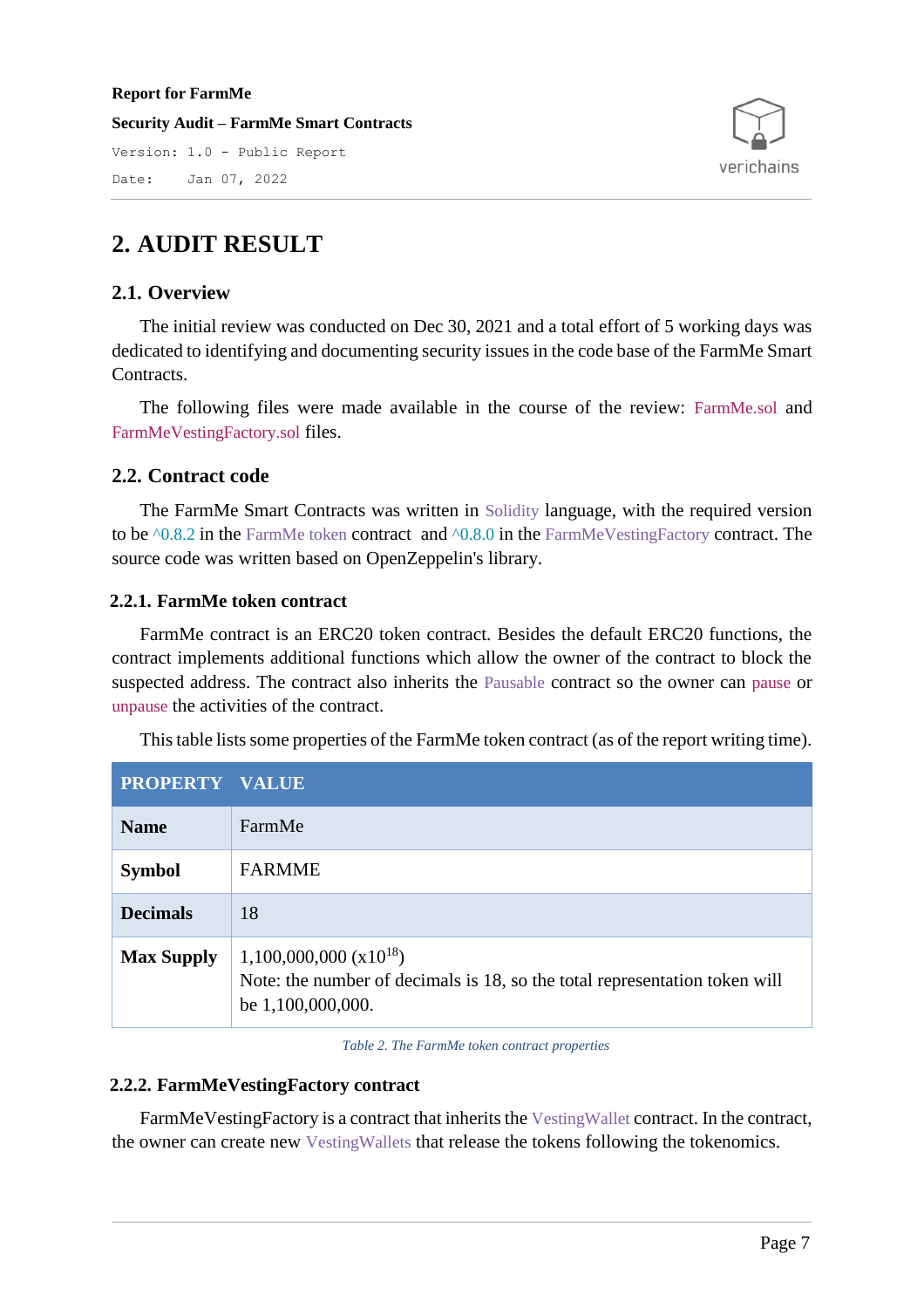**Security Audit – FarmMe Smart Contracts** Version: 1.0 - Public Report Date: Jan 07, 2022



## <span id="page-7-0"></span>**2.3. Findings**

During the audit process, the audit team found no vulnerability in the given version of FarmMe Smart Contracts.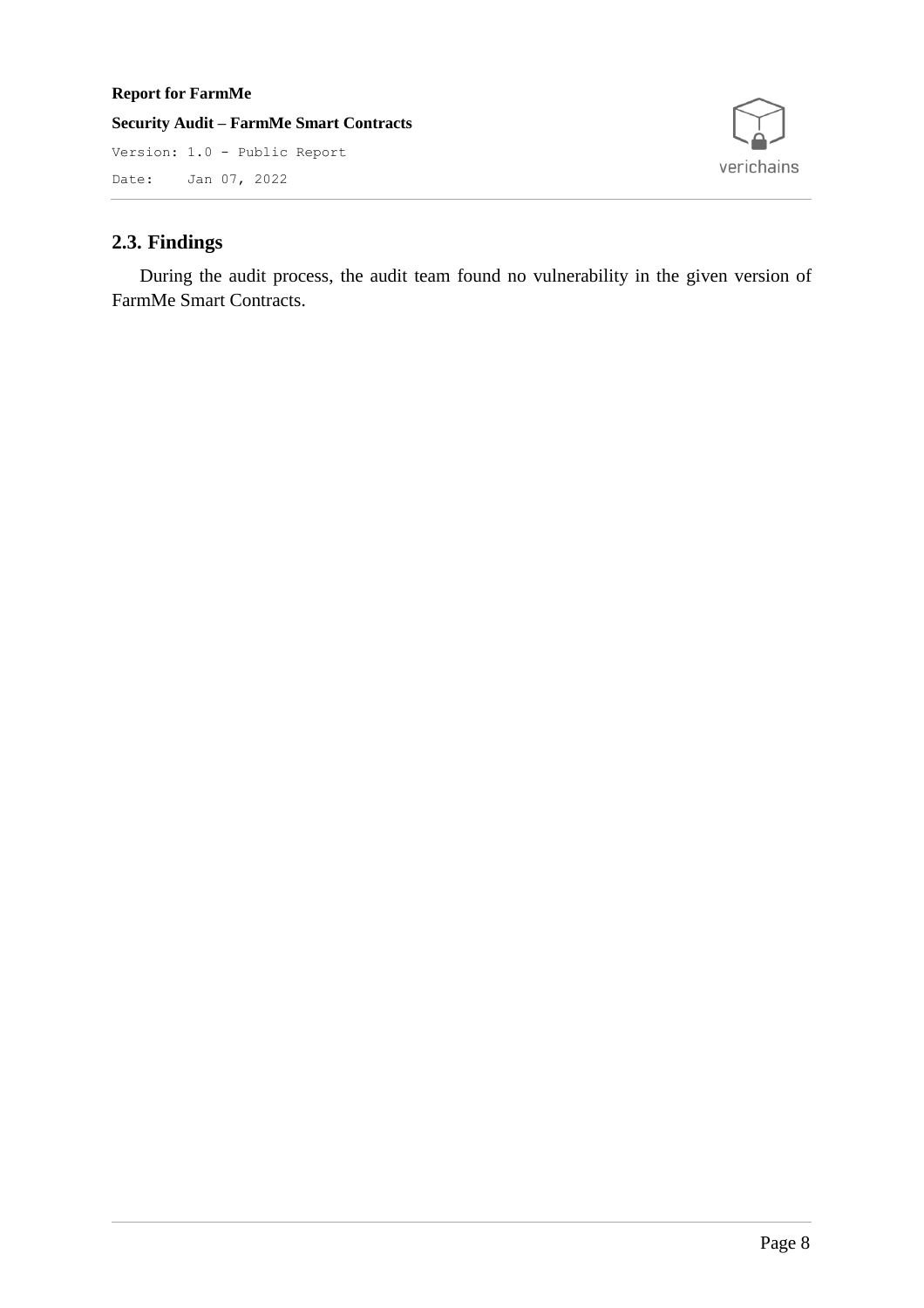#### **Security Audit – FarmMe Smart Contracts**

Version: 1.0 - Public Report

Date: Jan 07, 2022



## **APPENDIX**



*Image 1. FarmMe token Smart contract call graph*